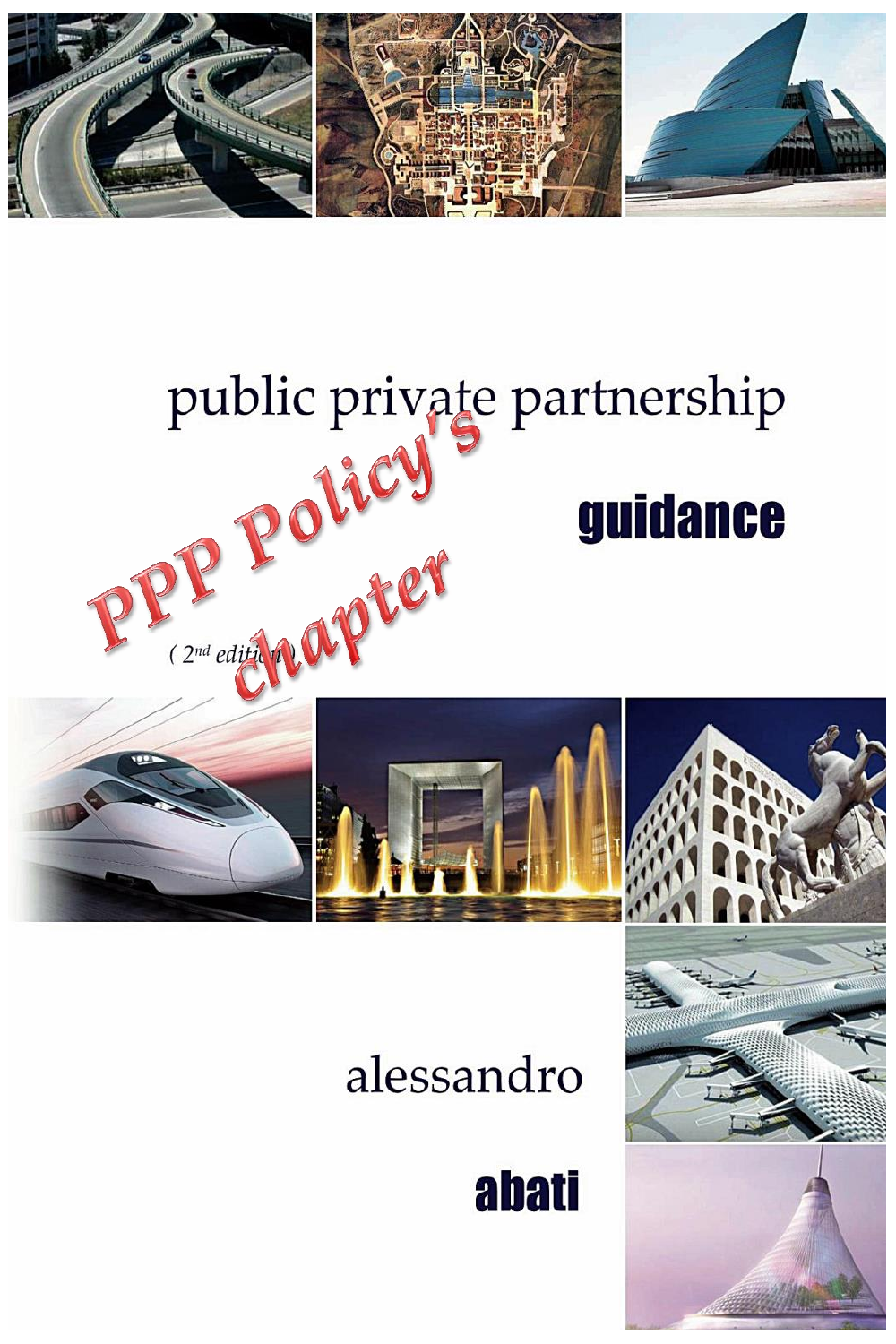*Step 1* developing and implementing a PPP Policy

*target: Public Sector*

what it is

A **Policy** could be a guiding or a governing principle which makes explicit the willingness and commitment for a plan, or an obligation to undertake actions towards a specified direction for maintaining, improving or enhancing a specific status/reality of a well-defined context. A policy is the highest expression of the executive power and usually takes the name of the principal context/sector/topic towards addressing its major intents/efforts.

A **PPP Policy** could be seen as the policy describing the adoption of PPP schemes within the infrastructure implementation process and the public services provision, reflecting and explicating its different phases along the whole implementation cycle

what it is for

From a legal perspective, a Policy development it's not mandatory and its content is not compulsory but aimed to strongly affect in time (e.g. Administrative mandate duration) institutional levels of the Government, Public Administration and the governed territories in order to steer, coordinate and legitimise their future activities and decision making processes over their ordinary and project/temporary activities.

Generally, a PPP Policy comes after a decision is made to implement a development/growth policy, and should pursue  $\checkmark$  a public finance saving on the investments initiatives;  $\checkmark$  an improvement of the public services provision;  $\checkmark$  through  $\checkmark$  an optimal infrastructure endowment, considering quantity, quality and synergy better shared/allocated risks within the public-private partnership.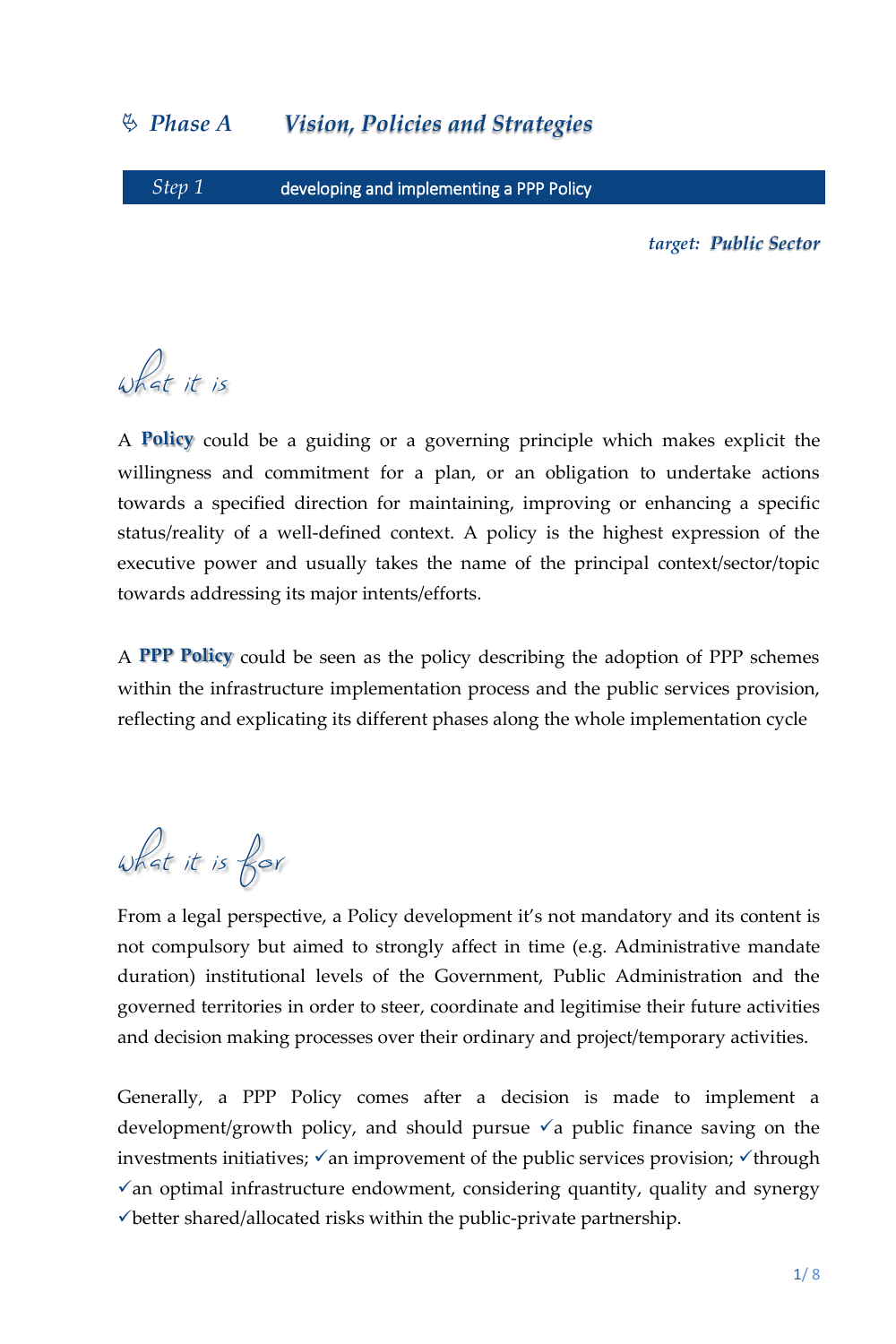A Policy implementation has to be performed by the public sector throughout the overall implementation cycle. It has to be promoted in both the public sector as well as within the private market, at central level as well as at local level and even beyond into the international domain to attract foreign financiers and investors. Implementing a policy means introducing it within an existing context (e.g. social, legal, economic) and allowing it to mature within a defined context.

Its scope is to exploit to the full and attract potential stakeholders for pursuing the chosen objectives set out in the national development strategy through PPP policy implementation and project initiatives to the maximum possible effect. Moreover, it requires keeping the emerging needs and criticalities of the nation monitored, measured and analysed in order to develop amendments and involve the role of policy makers along the whole implementation cycle (introduction, growth and maturity) for accelerating the PPP development and avoiding its decline.

how to do it

A policy making activity aims to steer and lead the actual situation, as it results from its past, towards a desired and planned future direction. Depending on the objective of the superior framework (e.g. economic growth), it implies channelling and coordinating the activities of public administrations and departments which are involved in the PPP, in order to make it effective and accomplish the PPP Policy implementation on the territory. In order to be more effective the policy could be sustained by a legal intervention (e.g. a specific PPP Law) and defined by a strategic action plan including resources, tactics and procedures to be utilised to achieve the objectives (e.g. a National Development Plan).

For that which concerns the development of a national PPP Policy, being a matter well known at international level within the developing as well as the most advanced economies, it might be opportune to conduct a benchmark analysis for collecting the best and worst experiences already matured abroad, or in similar context, not to waste time and resources. The wealth of information collected must be analysed and adjusted to the actual domestic situation and future needs. Therefore, once verified, their applicability to the actual national context, the major lessons learnt have to be incorporated within a policy.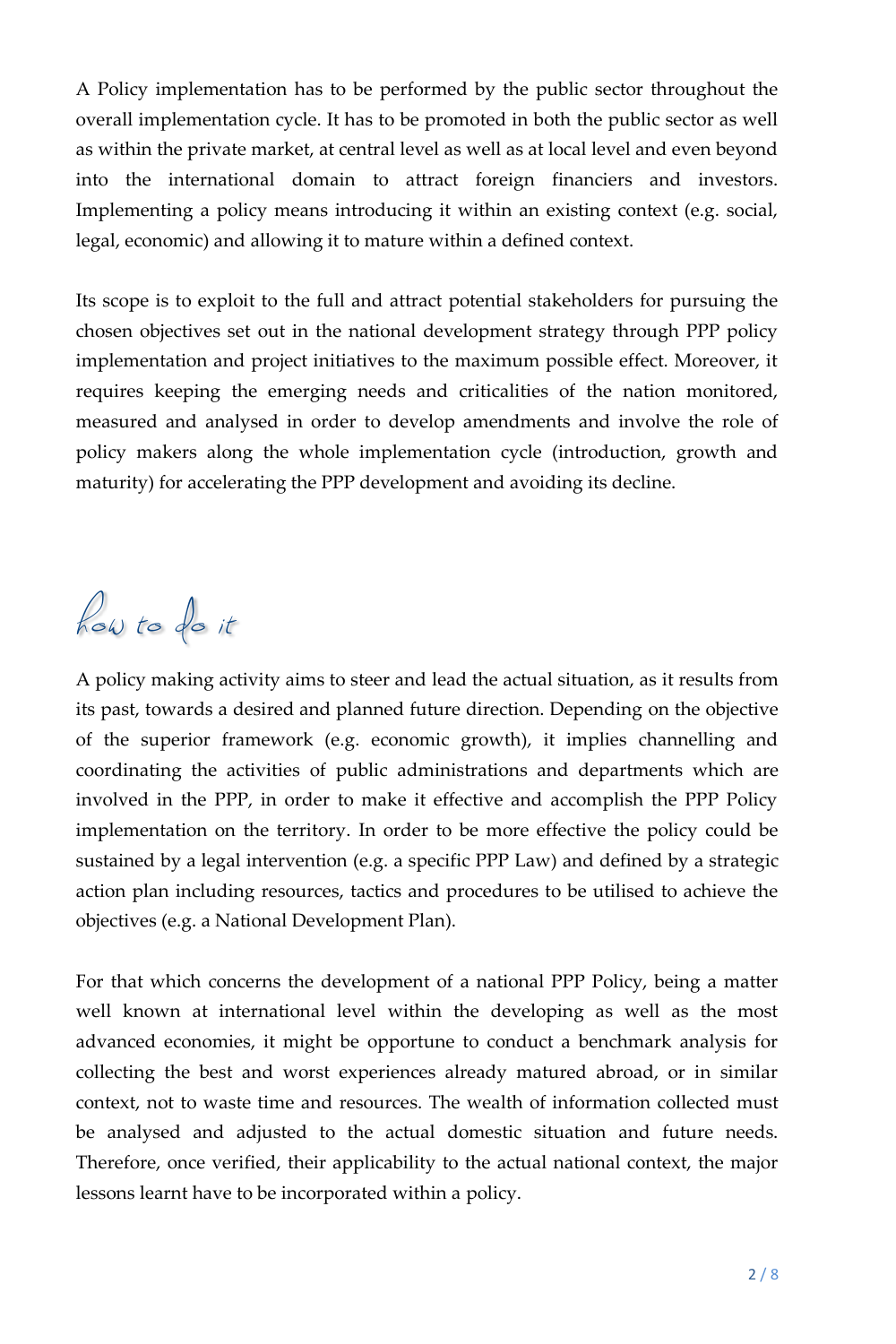The core of a PPP Policy, to be credible, is the description of the next future role of this procurement process within Government's and administration's activities, defining sectors involved and estimating the potential percentage of resources coming from the private concerns for the whole infrastructure programme.

In addition to the implementation of a national PPP Policy, which must be tailored to the specific needs of the country and to the objectives of the existing PPP international framework policies, it becomes necessary conducting an institutional and legal assessment of the existing regulatory framework. This activity should be aimed to identify weaknesses and gaps to be addressed, remove potential bottlenecks, barriers and thus ensure an effective implementation process.

To be acknowledged the PPP Policy has to be communicated by public official statements or speeches, proving to all stakeholders the public commitment behind the Policy. Then it should be incorporated and described in detail in official papers or programmes with the power to steer its on-going activities along the explicit requirements, drivers and objectives.

To be effective, Government decisions have to be coordinated with public administrations and the private markets involved. This could be through a specific institution set up for this coordination purpose but the ultimate aim is to achieve decisions which meet the highest level of public interest or concern whilst meeting the Government's overall objectives within national constraints notwithstanding the fact that PPP Policy implementation has to be carried out by the public sector with a genuine, long-term commitment to the process throughout the entire PPP cycle.

skills required

The minimum skills set required to develop it may be summarised as follows:

- Global vision and knowledge of the socio-economic phenomena and of national and regional district economies;
- Knowledge of institutional (e.g. Public Administration, Government) role, legal, environmental, economic and financial aspects affecting PPP initiatives;
- Economic and financial understanding of roles and interrelations among services, infrastructures and the nation's system development and growth.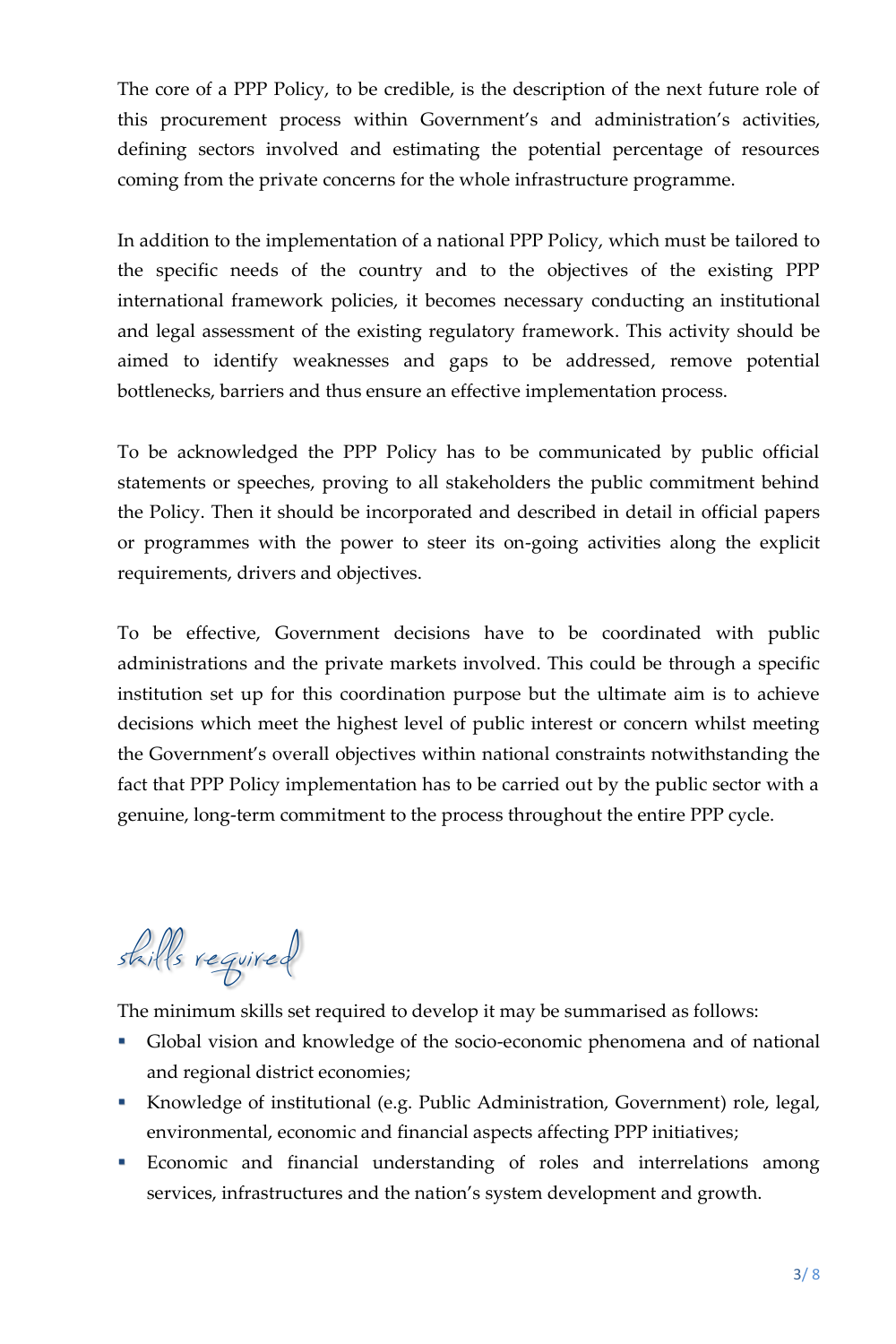For its implementation is required to communicate and coordinate the activities among public and private actors, from the central level (e.g. ministries and agencies, sectorial national associations) to the entire territory, but also skills and expertise in communication and media planning and the ability to disseminate PPP know-how and providing technical assistance to administrations. Political and economic analytical capacity is also needed for developing amendments and fine tuning for improving the policy over the years.

Knowledge of the history, vocation and potential of the territory where the Policy will impact is required in order to harmonise its development towards future aims, recording and analysing its emerging need so as to be able to give valuable answers to concerns where necessary.

The abovementioned expertise has to be supported and enriched by a sustainable vision<sup>1</sup> and governance capacities for planning the future, leading and exploiting the territory potentials and, in addition, media communication knowledge to pursue measuring and building consensus<sup>2</sup>, through negotiation and the making decision process.

actors involved

A new policy is always the result of a political will and idea belonging to the competence of the executive power of a government body (central, local, by sector), even when representing the public will and need. In order to develop a sustainable, feasible and effective PPP policy, the public administrations potentially involved in its implementation and the private market, as counterparts and investors, might be involved in an open consultation (e.g. constructors, banks, services providers, insurance companies).

To manage and monitor long-term contracts the key actors are the Government (central, local or by sector) and the Public administration departments and offices in charge of public investments (every kind of public and private co-financing, domestic public and international donors), specific sector policy (e.g. transport, environment, healthcare), and public procurement (of services, goods and supplies).

 $\overline{a}$ 

*<sup>1</sup> See at chapter 1: "a PPP suitable environment", pag 11.*

*<sup>2</sup> The international worst practices includes a lot of examples of useful projects, financial sustainable but without the initial or final required consensus, for which they failed or obliged to re-plan the whole infrastructure policy.*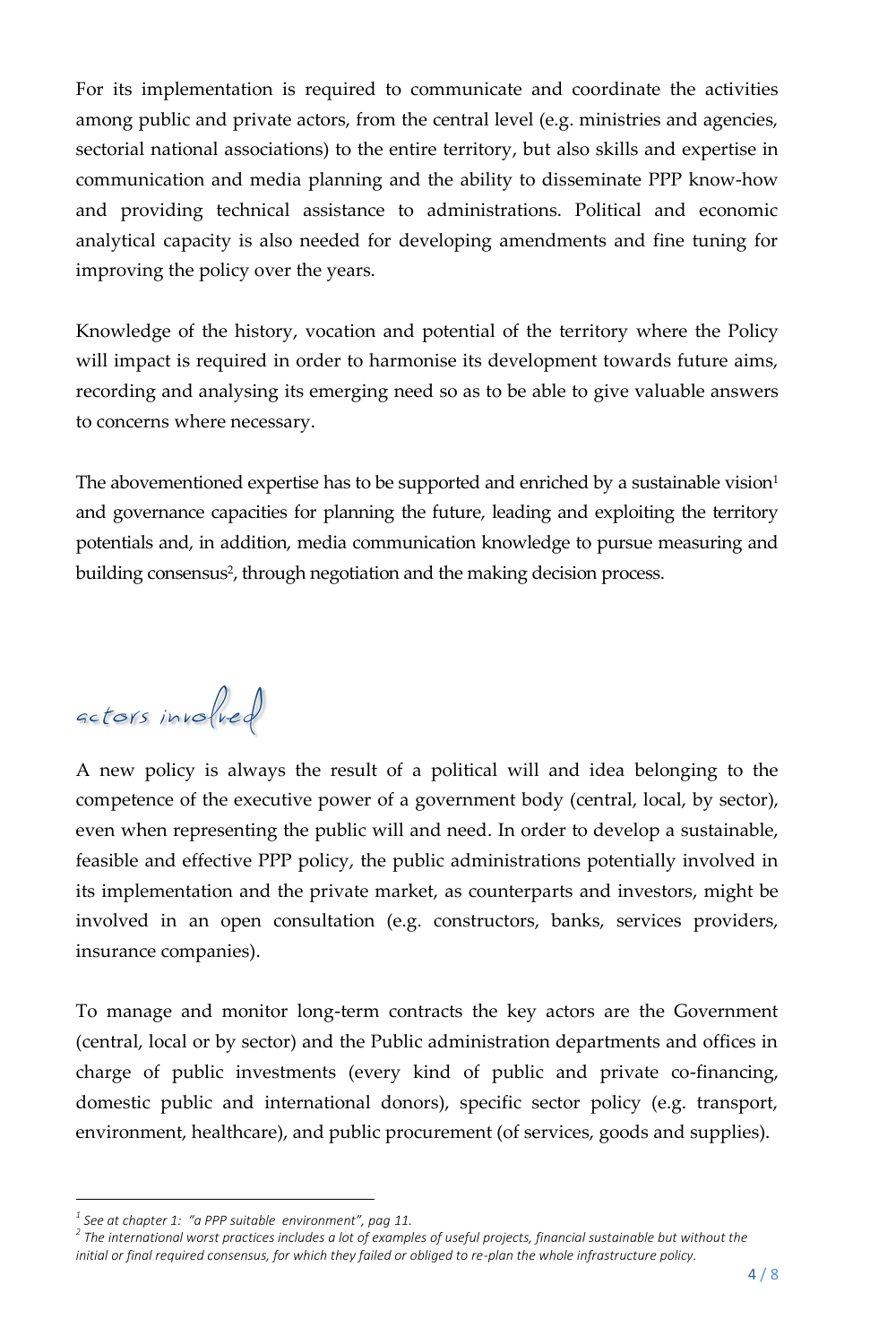*PPP unit / agency's role |* According to the institutional mandate of a country, region or municipal area, a PPP unit/agency (central, local or by sector) may act: as a provider of technical assistance to the making of policy and contribute to the decision making process of the Government body in charge of its development or to develop, by itself, the PPP policy (in this case the final version will be approved by the Government after its review). Main purpose is to monitor the PPP implementation in order to refine and improve it over the years. To promote and disseminate the PPP policy among the public and the private actors (e.g. developing guidance/papers, conducting seminars and training activities; to support its principles and objectives converted into new infrastructure plans; monitoring and steering the projects in progress towards the best Value for Money and the objectives stated by the central Government or Ministry of Finance and/or Economy.

## outputs

We can have an implied PPP policy, deduced from the actions undertaken by a Government or recorded from its politicians' public statements. The best would be to have an explicit policy defined and sustained publicly by the Government, even sector by sector, in a public official plan, programme and/or in law (e.g. National Development Plan, public investments co-financing rules). Due to the complexity of a PPP project, it is advisable to define a general policy or, in case of sector policy, to coordinate with all the others who may be affected (e.g. a PPP transport policy will affect the environmental and financial sectors).

Best international practices suggest the development of specific documents or to incorporate them in major official Government document publications (e.g. Official Journal of the Government, a National Development Plan). It may also be most appropriate to promulgate a specific Law regulating new, effective and transparent procedures. Periodically these documents have to be clarified and refined to deliver improved directives and objectives.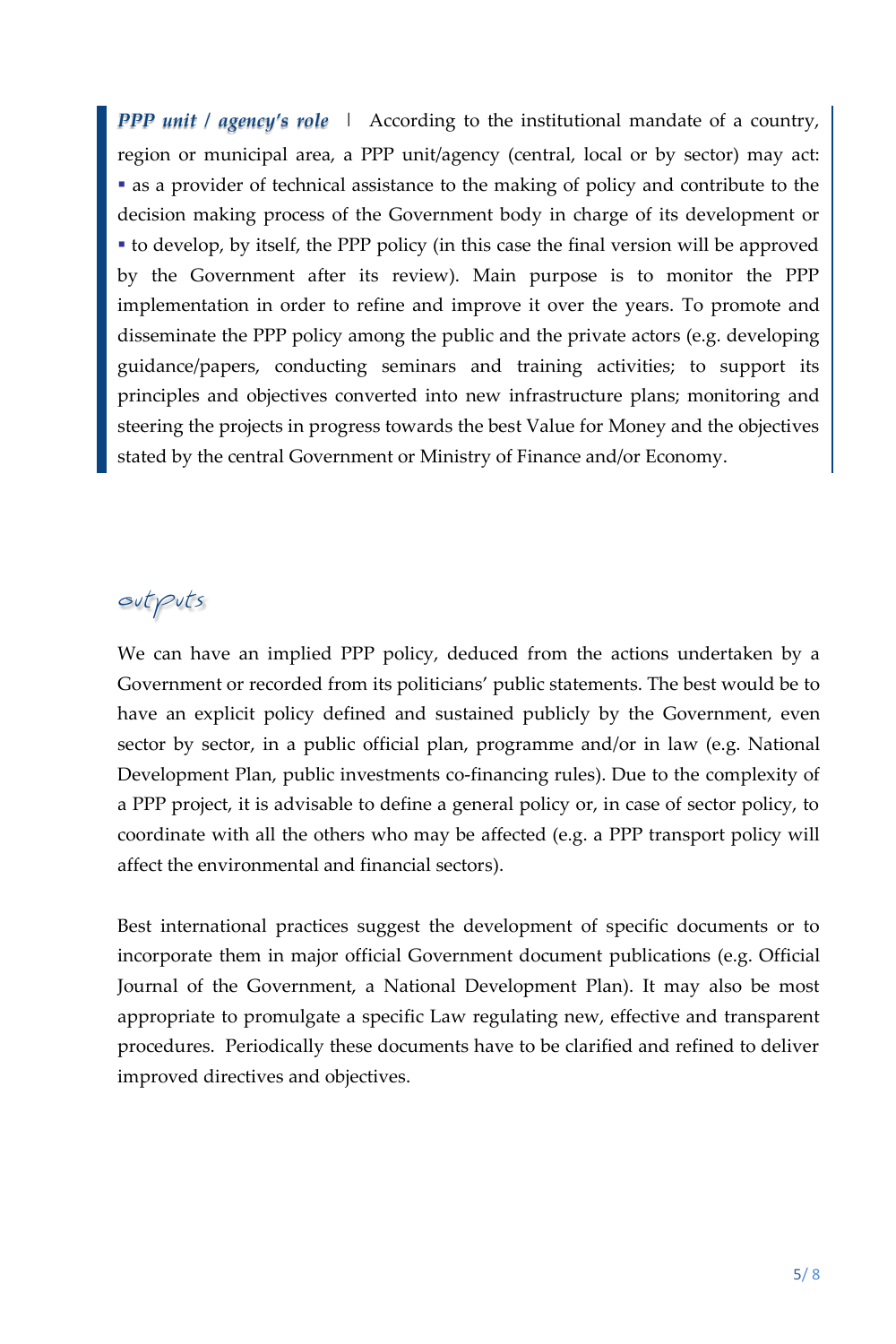criticalities

It has to be remarked, among the major criticalities, the necessity for clear leadership (power, responsibility, roles, competencies and no overlapping) supported by a vision aimed at developing a sufficiently effective policy to foster Government and administrative activities towards unified intents. A policy must be a realistic result from the socio-economic analysis of the past, the actual conditions and those of the future scenario to be achieved in terms of resources, objectives and time.

Policy implementation is the main test of its application in reality and its sphere of influence. Even the best PPP Policy benefiting from inculcating best international practices and aiming to achieve the highest objectives must be feasible and drawn up from firm foundations based on the in the country or sector and the availability of suitable resources (financial and human).

best practices

 $\overline{a}$ 

In order to create the most suitable and sustainable*<sup>3</sup>* PPP environment, from initial development up to implementation of the Policy, it is worthwhile considering the following thematic areas:  $\checkmark$  anti-corruption system,  $\checkmark$  decision making process techniques,  $\checkmark$  consensus measuring and building,  $\checkmark$  corporate governance,  $\checkmark$  independent authorities,  $\checkmark$  corporate social responsibility and codes of ethics,  $\checkmark$  communication and cultural break-through strategy,  $\checkmark$  performance measurement systems.

These areas have been previously considered internationally so this approach is not a new concept. Therefore it should prove very helpful to conduct a benchmark analysis of existing PPP policies of most advanced PPP models and markets (e.g. UK, Australia, Italy), and of other countries characterised by similar realities (e.g. developing or transition economies). For the effective development of a specific policy in a new PPP market, it would be helpful to have local economic/financial experts who have been trained by counterpart PPP international and local experts.

*<sup>3</sup> The concept of Sustainability, implying a development which meets the needs of the present without compromising the ability of future generation, has been adopted by the European Union since the 1992, at the United nations Earth Summit in Rio de Janeiro, and become a core objective of the EU policies with the Amsterdam Treaty in 1997 and in the following EU Councils. Nowadays, the Union has a sustainable development strategy concerning its policies and actions, taking a proactive approach to turn environmental protection and social cohesion into opportunities for innovation, growth and jobs.*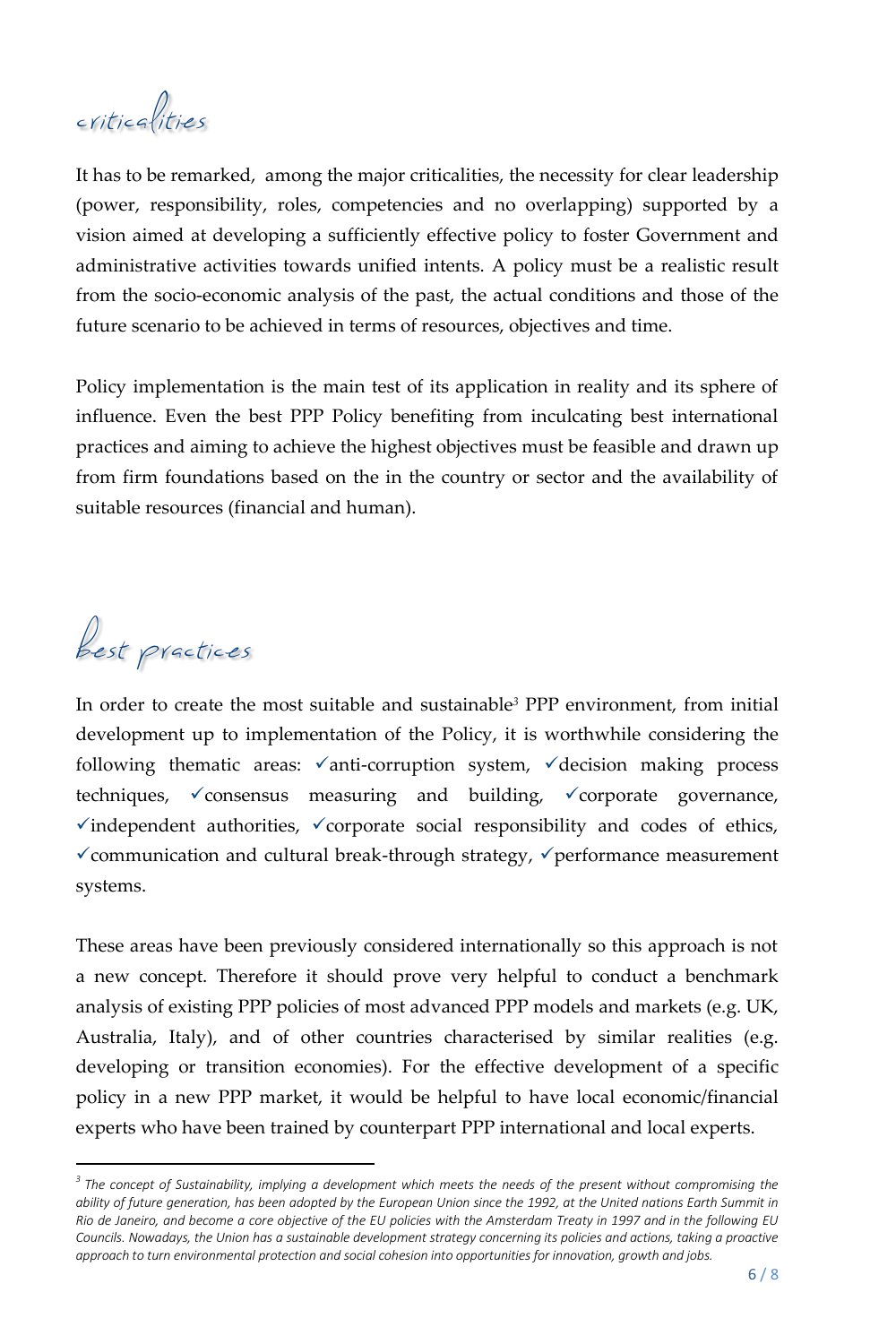According to the best international practices, a PPP Policy has to be periodically refined for coping better with emerging phenomena and needs arising from the evolution of the market and the public sector.

Setting up a PPP Observatory on the territory is also advisable enabling the Government or PPP Unit to monitor:  $\bullet$  the effectiveness of the policy;  $\bullet$  the decision and policy makers;  $\bullet$  all sector operators;  $\bullet$  the period verification of the quantitative and qualitative features of the evolution of the PPP market and measure the public finance savings.

tools

 $\overline{a}$ 

It is advisable to consider the methodologies and procedures described by the following papers:

- "*Regulatory Impact Assessments* (RIAs)"<sup>4</sup> , developed and applied by the UK's National Audit Office, which identifies the costs and benefits of a policy proposal and the risks of not acting accordingly in order to increase the transparency of the process viz. informing the policy decision makers; communicating clearly the objectives, options, costs, benefits and risks of proposals to the public;
- **The "Strategy Survival Guide"** <sup>5</sup>, developed by the Prime Minister's Strategy Unit of the UK Government, in order to steer the policy development towards the creation of public value;
- **•** "Progress in improving Government efficiency"<sup>6</sup> developed by the UK National Accounting Office, in order to evaluate their implemented method to monitor and measure the Government action efficiency.

<sup>&</sup>lt;sup>4</sup> Source: the UK National Audit Office (http://www.nao.org.uk/), on the Internet at

*http://www.nao.org.uk/publications/nao\_reports/04-05/0405341.pdf (issued on March 2005).*

*<sup>5</sup> Source: Prime Minister's Strategy Unit (http://www.strategy.gov.uk ), on the Internet at* 

*http://www.strategy.gov.uk/downloads/survivalguide/downloads/ssg\_v2.1.pdf (issued on May 2004)*

*<sup>6</sup> Source: the UK National Audit Office (http://www.nao.org.uk/), on the Internet at* 

*http://www.nao.org.uk/publications/nao\_reports/05-06/0506802i.pdf (issued on March 2006).*